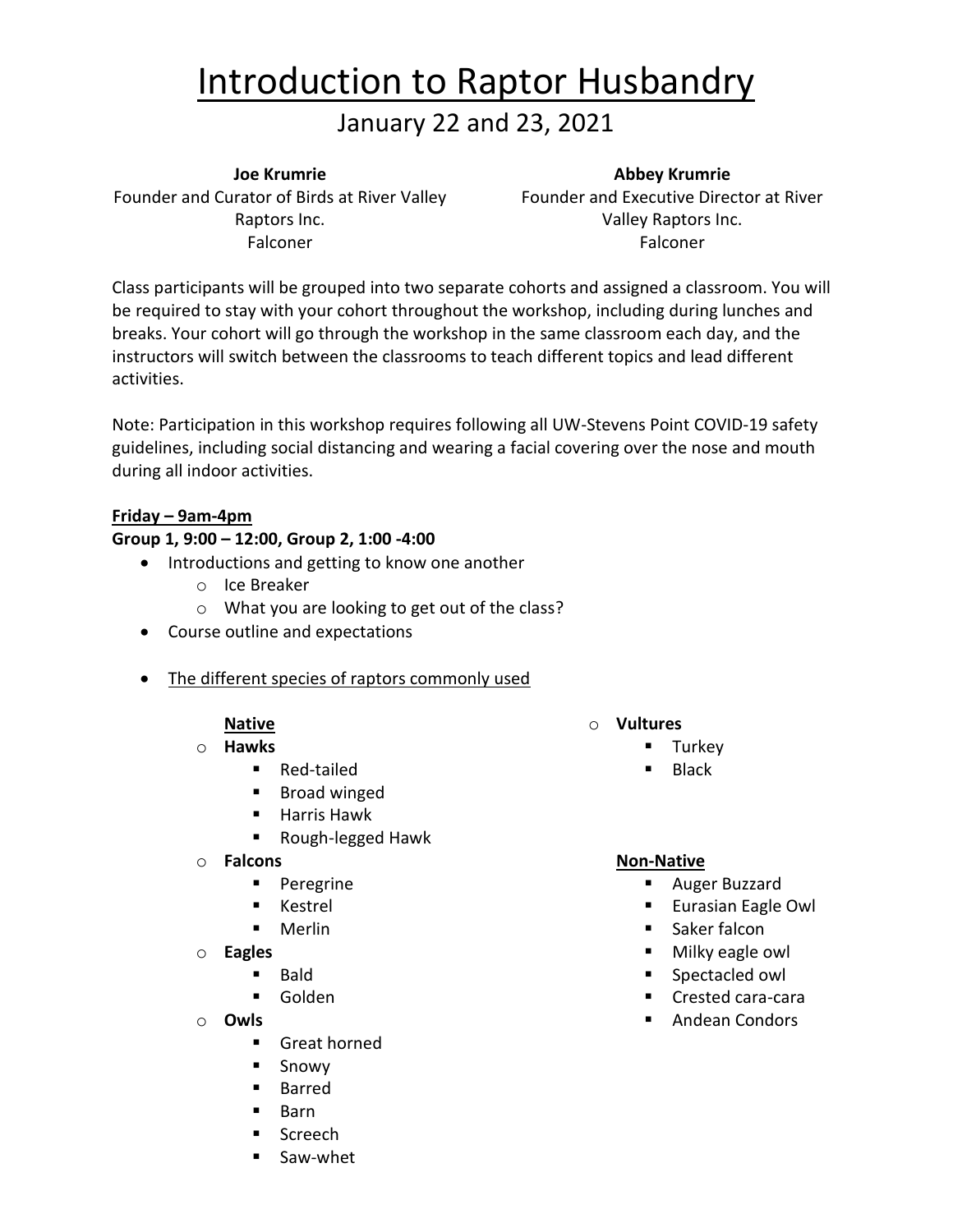## Introduction to Raptor Husbandry

**Friday – Continued**

#### **Group 1: 1:00 – 4:00, Group 2: 9:00 – 12:00**

- Raptor Husbandry Overview
	- o Ethics of keeping raptors
		- Tethering vs. Free lofting
	- o Right tool for the job
		- Parent reared vs. Imprint
		- Rehab vs. Captive bred
	- o Injuries and rehab birds
	- o Collection Plan
	- o Raptor equipment
		- Anklets and jesses
		- Leashes and swivels
		- Hoods
		- Gloves
		- Scales
		- Travel boxes
		- **■** Telemetry
		- First Aid Kit

#### **\*\*\* Activity #1**

Group 1– Practice making Jesses, and other equipment Group 2 – Raptor examination and educational mounts

- Housing
	- o Mews
	- o Weathering yard
	- o Combos
	- o Perching
	- o Bath pans
- Raptor Diseases
	- o Bumble foot
	- o West Nile Virus
	- o Aspergilosis
- o Frounce
- Husbandry
	- o Tethering vs. Free lofting
	- o Diet and nutrition
	- o Coping
	- o Nail trims
	- o Imping
	- o Keel score/weighing/fat check
	- o Udder balm

#### **\*\*\* Activity 2**

Group 1 – Practice coping on cadaver birds Group 2 – Practice imping and feather care